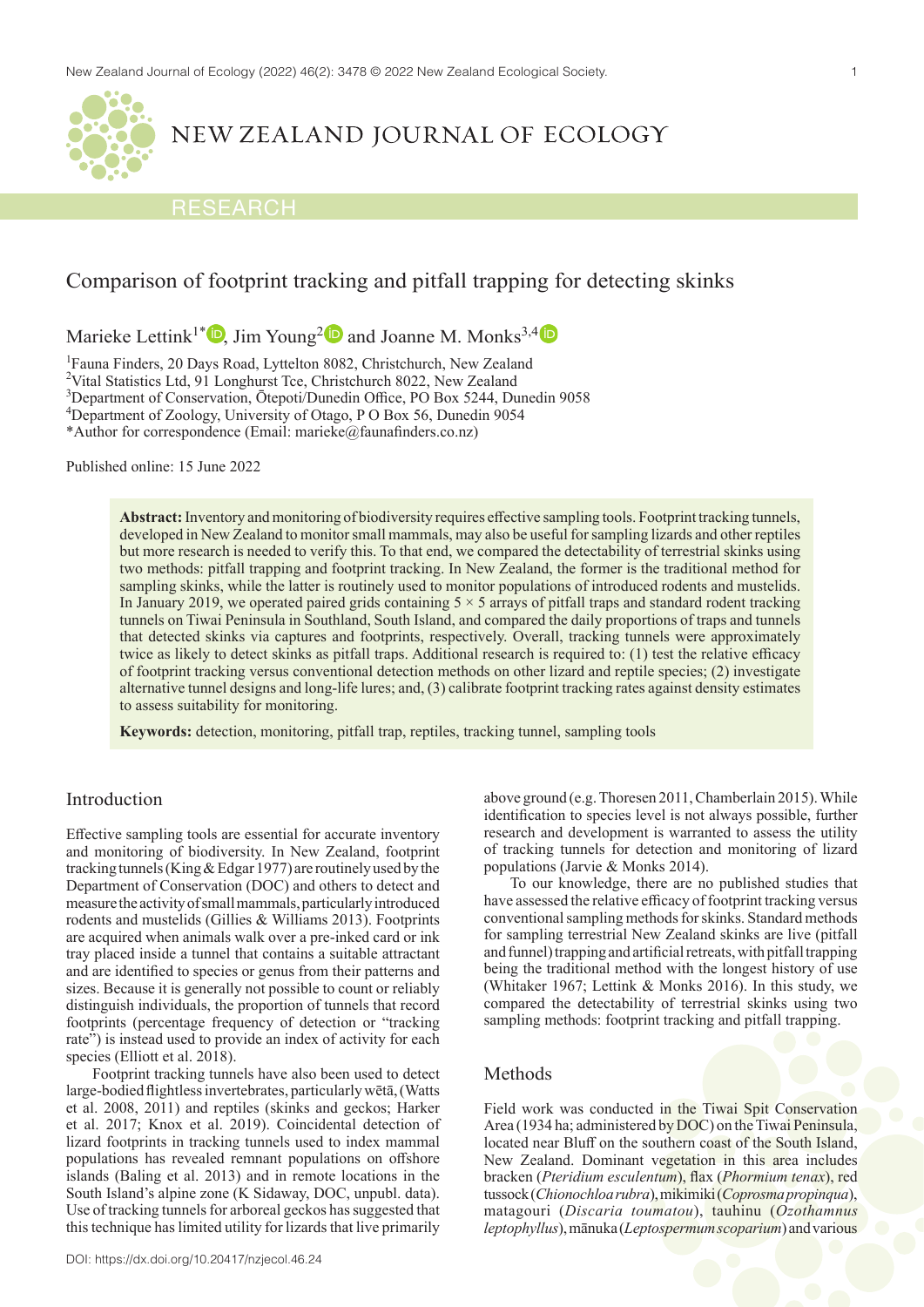mosses, herbs and grasses. The substrate is mostly pea gravel in the west, graduating to fine sand and peat in the east. The known resident lizard fauna comprises three diurnal species: Southland green skink (*Oligosoma chloronoton*), southern grass skink (*O.* aff. *polychroma* Clade 5) and cryptic skink (*O. inconspicuum*; DOC Herpetofauna Database).

Skinks were sampled at eight sites within the Conservation Area over 13 days of predominantly warm and sunny weather (14–18 and 24–31 January 2019). Sites were at least 1 km apart to maximise spatial coverage and ensure their independence with respect to skink movements, and were all located in areas known to contain skink populations (based on previous monitoring (S Crump, DOC, unpubl. data). Each site contained a  $5 \times 5$  grid of paired pitfall traps (4-L plastic pails, 180 mm (L)  $\times$  180 mm (W)  $\times$  190 mm (H); Stowers Containment Solutions Ltd.) and tracking tunnels (Black Trakka standard tunnels, 500 mm (L)  $\times$  100 mm (W)  $\times$  100 mm (H), fitted with pre-inked tracking cards; Gotcha Traps Ltd.) at 4-m spacing. Pitfall traps had shade covers (plastic lids) staked 10–20 mm above their rims. All traps and tunnels were baited with tinned pear (refreshed as needed) and checked daily, at which time any cards that had been tracked by skinks or mammals were replaced.

Captured skinks were identified to species and uniquely numbered on the ventral surface using a non-toxic (Xylenefree) pen. Due to flooding of pitfall traps at two of the eight grids on 24 January 2019 (day 6; caused by a rising water table following rainfall), sampling ceased at these sites to prevent skinks from drowning. Data from these grids was omitted from all analyses. Trapping effort for the six remaining grids was 1650 trap-days, where one trap-day was one 24-hr period that a pitfall trap was operational for.

To enable direct comparison of skink detectability by method, we converted the data into a binary format that denoted presence (i.e. footprints or captures) versus absence for each sampling device (tunnel or pitfall) on each sampling occasion (24-hr period or trap-day). The presence or absence data are potentially correlated in both space and time. If ignored, such correlation leads to unrealistic precision when estimating the effect of one sampling method relative to the other (Valcu 2010). It is straightforward to allow for spatial and temporal correlation in a generalised additive mixed model (Wood 2016), but invariably this requires a binomial model with a logit link and then the estimated effect is an odds ratio.

Instead we fitted two generalised mixed models that allowed estimation of a prevalence ratio. First we summed presence or absence data for the 25 tunnels and 25 pitfalls in each grid on any given day. Using a grid total (the responses variable) avoids the problem of spatial correlation between sampling devices within the same grid. We viewed the grid totals as independent of each other on each sampling occasion. The temporal correlation that arises through repeated measures of grid totals over time was accommodated by using a random intercept for each grid. This allowed some grids to have higher totals on each sampling occasion than other grids, reflecting natural variations in skink densities between grids. Our mixed models had fixed effects for the day of sampling because warmer days were expected to produce higher grid totals than cooler days for both sampling methods as a result of greater skink activity. Sampling device was specified as a fixed effect in both models.

In the first generalised mixed model, we assumed that grid totals had a Poisson distribution. While this allows estimation of a prevalence ratio for the sampling method, it is not a particularly convincing model because a Poisson response has an infinite upper limit, whereas our response cannot exceed 25 (if skinks were detected in all tunnels or pitfalls in a grid). The first model afforded a check of the estimate from a second more plausible, but more complicated, model. In the second model, we converted grid totals (the response variable) to a proportion and assumed this proportion to have a beta distribution. Beta regression is often used to analyse fractional responses (rates or proportions), but typically with a logit link function. We used a log link to provide inference in terms of a prevalence ratio, a strategy used with binomial regression although such models do not always converge (Douma 2018). We fitted both models in R (R Core Team 2021), the first using the lme4 package (1.1-27.1) and the second using the mgcv package (1.8-33).

#### Results

Skink sampling was conducted over 13 days of favourable conditions for skink activity, in two sessions separated by 5 days of unsuitable (wet and windy) weather (Table 1). This yielded 11 sampling occasions (24-hr periods or trap-days). In total, there were 592 captures of 350 skinks in pitfall traps, at least 310 of which were cryptic skinks. There was one capture of a green skink and 39 skinks that were not identified to species; these were most likely cryptic skinks (it is possible that a small number were southern grass skinks although none were identified as such). The total number of skink detections obtained at each site was consistently higher for tracking tunnels than pitfall traps (Table 2). Daily tracking rates ranged from 0.00 to 0.96 between grids, and within each grid were consistently higher on average than the proportion of pitfall traps that captured skinks (Fig. 1).

In the mixed model for Poisson-distributed counts, the prevalence of skinks in tunnels relative to traps was 2.2 (95% confidence interval 1.9 to 2.5); in the mixed model for betadistributed proportions, the relative prevalence was 2.0 (95% confidence interval 1.7 to 2.4). Broadly speaking then, skinks were detected in twice as many tunnels as traps.

#### Discussion

In this study, footprint tracking tunnels were approximately twice as likely to detect terrestrial skinks as pitfall traps. Since animals constrained in pitfall traps are temporarily unavailable for tracking, detectability of skinks in tunnels may have been under-estimated. Despite this disadvantage, the tunnels were consistently superior at detecting skinks, with greater proportions of tunnels than traps detecting skink presence at all sites. Sampling of additional species and in other habitats will be required to determine if this applies to terrestrial lizards generally, and to assess the utility of footprint tracking for lizard monitoring (as opposed to detection). We were unable to find any published studies outside of New Zealand that used footprint tracking tunnels to sample lizards or other reptiles, but tracks have proven utility for inventory and monitoring in terrain that preserves them, especially sand and snow (e.g. Foster 2012). In general, we expect footprint tracking to be more effective for actively-foraging lizard species, which move through their habitats to hunt prey using chemosensory and visual cues, compared to sit-and-wait foragers, which primarily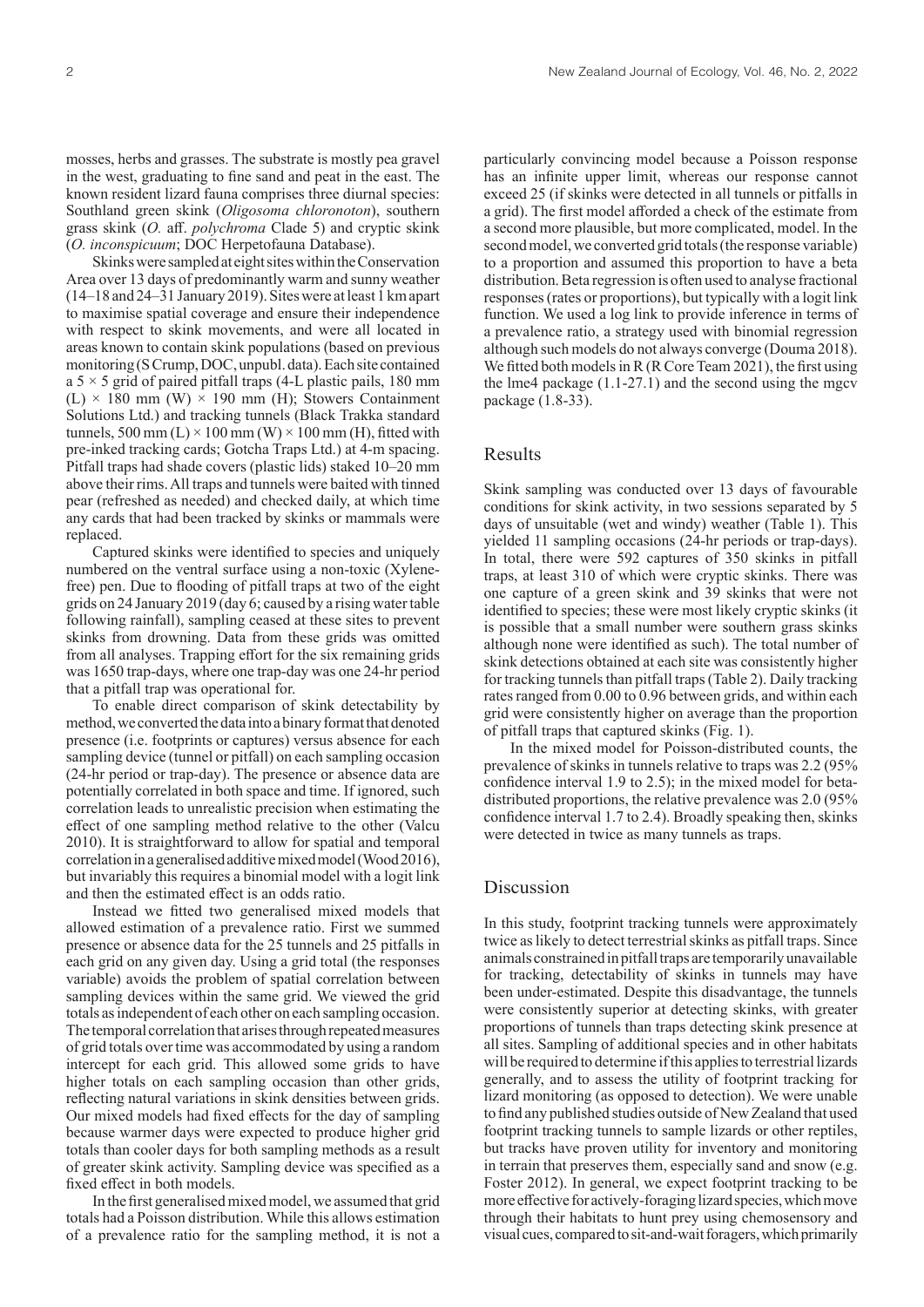| Date       | <b>Sampling</b><br>day | <b>Total rainfall</b><br>(mm) | Mean<br>temperature $(^{0}C)$ | <b>Maximum</b><br>temperature $(^{\circ}C)$ | <b>Minimum</b><br>temperature $(^{\circ}C)$ | <b>Mean wind</b><br>speed $(km hr^{-1})$ |
|------------|------------------------|-------------------------------|-------------------------------|---------------------------------------------|---------------------------------------------|------------------------------------------|
| 14/01/2019 |                        | 0.0                           | 13.7                          | 16.2                                        | 10.7                                        | 4.1                                      |
| 15/01/2019 | $\overline{2}$         | 0.0                           | 14.8                          | 18.0                                        | 10.9                                        | 4.2                                      |
| 16/01/2019 | 3                      | 0.2                           | 15.0                          | 20.3                                        | 10.0                                        | 4.4                                      |
| 17/01/2019 | 4                      | 1.6                           | 14.3                          | 15.8                                        | 12.4                                        | 3.5                                      |
| 18/01/2019 | 5                      | 0.0                           | 14.8                          | 19.4                                        | 11.8                                        | 3.4                                      |
| 19/01/2019 | traps closed           | 14.8                          | 15.8                          | 20.3                                        | 12.4                                        | 8.4                                      |
| 20/01/2019 | traps closed           | 9.4                           | 13.2                          | 16.2                                        | 10.2                                        | 14.9                                     |
| 21/01/2019 | traps closed           | 8.6                           | 12.6                          | 14.5                                        | 10.0                                        | 14.9                                     |
| 22/01/2019 | traps closed           | 1.6                           | 15.6                          | 19.6                                        | 11.7                                        | 13.8                                     |
| 23/01/2019 | traps closed           | 20.8                          | 12.4                          | 15.5                                        | 9.1                                         | 10.4                                     |
| 24/01/2019 | 6                      | 0.6                           | 12.0                          | 14.7                                        | 9.8                                         | 9.9                                      |
| 25/01/2019 |                        | 0.4                           | 13.4                          | 15.9                                        | 11.1                                        | 9.2                                      |
| 26/01/2019 | 8                      | 7.0                           | 16.6                          | 23.4                                        | 12.5                                        | 8.7                                      |
| 27/01/2019 | 9                      | 6.0                           | 16.0                          | 19.9                                        | 14.4                                        | 9.3                                      |
| 28/01/2019 | 10                     | 1.2                           | 16.8                          | 19.3                                        | 14.4                                        | 8.7                                      |
| 29/01/2019 | 11                     | 0.0                           | 19.1                          | 25.9                                        | 12.4                                        | 2.6                                      |
| 30/01/2019 | 12                     | 1.8                           | 19.8                          | 26.2                                        | 15.2                                        | 2.9                                      |
| 31/01/2019 | 13                     | 0.0                           | 21.4                          | 27.0                                        | 16.4                                        | 4.0                                      |

**Table 1.** Summary of weather conditions during skink sampling on Tiwai Peninsula, January 2019. Data were sourced from the weather station located at Tiwai Point (NZ Aluminium Smelter site).

**Table 2.** Numbers of skink detections obtained from footprint tracking tunnels and pitfall traps at six sites on Tiwai Peninsula, January 2019. Each site contained 25 paired devices of each type operated concurrently for 11 sampling occasions (see text). Numbers in parentheses indicate the number of individuals caught in traps.

| <b>Site</b>  | Number of skink<br>detections from tracking<br>tunnels | Number of skink<br>detections from pitfall<br>traps | Number of skink<br>captures in pitfall traps |  |
|--------------|--------------------------------------------------------|-----------------------------------------------------|----------------------------------------------|--|
|              | 208                                                    | 136                                                 | 229(105)                                     |  |
| 2            | 184                                                    | 78                                                  | 109(62)                                      |  |
| 3            | 145                                                    | 67                                                  | 87(61)                                       |  |
| 4            | 198                                                    | 75                                                  | 105(70)                                      |  |
| 5            | 89                                                     | 22                                                  | 27(25)                                       |  |
| 6            | 57                                                     | 25                                                  | 28(21)                                       |  |
| <b>Total</b> | 881                                                    | 403                                                 | 585 (344)                                    |  |



**Figure 1.** Daily proportions of sampling devices (footprint tracking tunnels and pitfall traps) that detected skinks on each of six paired grids, Tiwai Peninsula. Each point shows the proportion of the 25 devices of each type that detected skinks each day; the boxplot shows the median and interquartile range of these proportions over the 11 sampling occasions.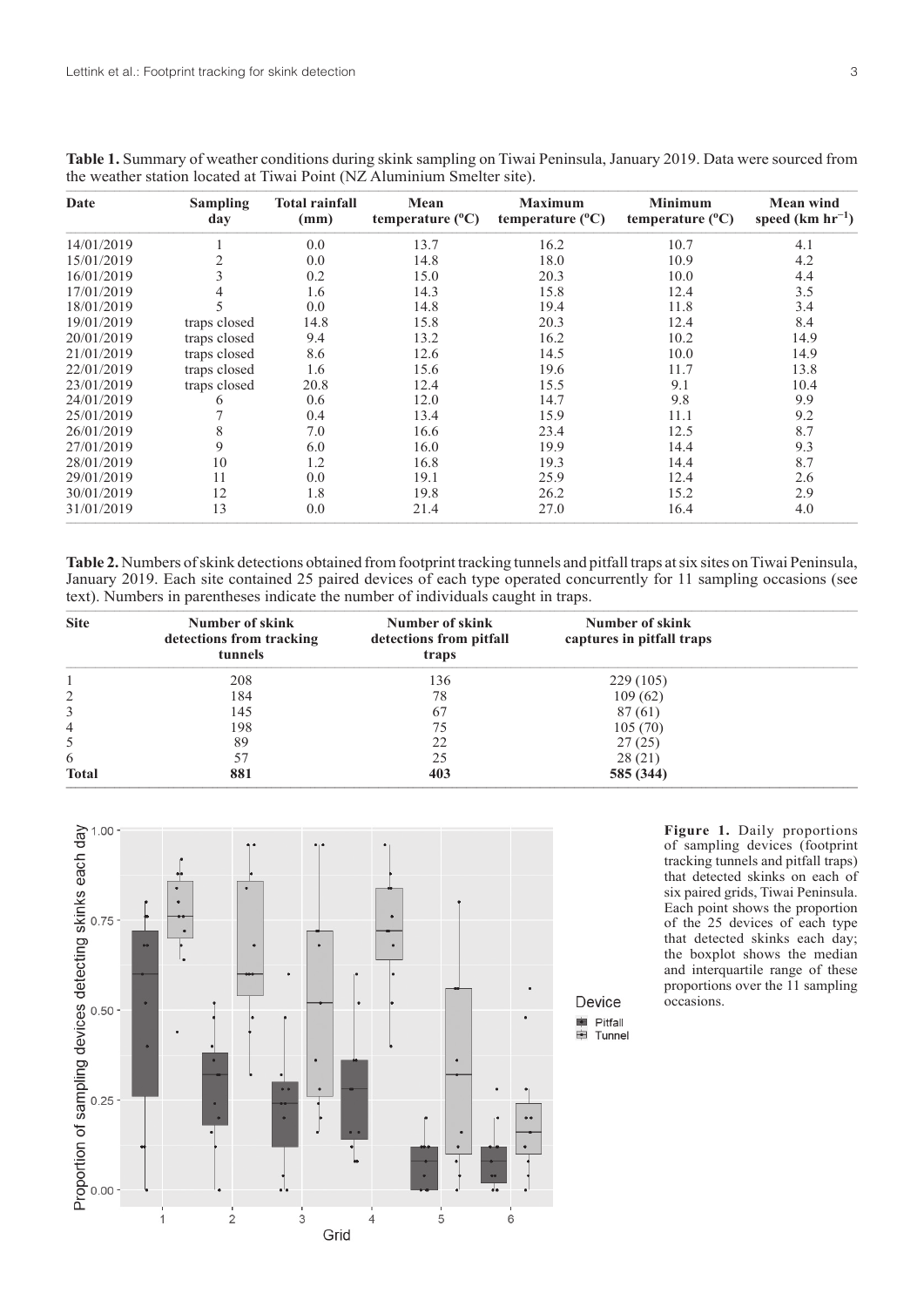| <b>Method</b>                                                                                                                                                                              | <b>Advantages</b>                                                                                                                                                                                                                                                                                                                           | <b>Disadvantages</b>                                                                                                                                                                                                                                           |  |
|--------------------------------------------------------------------------------------------------------------------------------------------------------------------------------------------|---------------------------------------------------------------------------------------------------------------------------------------------------------------------------------------------------------------------------------------------------------------------------------------------------------------------------------------------|----------------------------------------------------------------------------------------------------------------------------------------------------------------------------------------------------------------------------------------------------------------|--|
| Footprint tracking                                                                                                                                                                         | Easy to repeat and standardise<br>No observer bias<br>Non-invasive<br>Low-maintenance<br>Little additional work required in conservation<br>areas that already have tracking tunnels in place<br>to detect and/or monitor mammals<br>Minimal/no habitat disturbance<br>Does not require Wildlife Act Authorisation<br>(a 'wildlife permit') | Cannot be used to count individuals<br>Species identification may not be possible.<br>Detectability of most species unknown compared to<br>standard methods<br>Has not been calibrated for monitoring                                                          |  |
| Pitfall trapping<br>Easy to repeat and standardise<br>No observer bias<br>Permits species and individual identification,<br>and collection of life-history data<br>Suitable for monitoring |                                                                                                                                                                                                                                                                                                                                             | Labour-intensive<br>Some habitat disturbance<br>Geckos can escape<br>Not possible in rocky terrain<br>Risk of injury/mortality to animals in traps<br>(e.g. predator by-catch)<br>Not all life stages equally trappable<br>Requires Wildlife Act Authorisation |  |

Table 3. Advantages and disadvantages of footprint tracking and pitfall trapping for sampling lizards.

use vision to scan their environment and tend to ambush mobile prey as it approaches (Cooper Jr 1995).

Footprint tracking has some notable advantages over pitfall trapping for lizard detection (Table 3): it requires significantly less effort to install devices, poses no risk of harm (since animals are not constrained in traps or handled) and does not require Wildlife Act Authorisation (a wildlife permit) from DOC, making it an ideal tool for citizen science projects involving community groups, private landowners and schools. Many conservation areas already have tracking tunnels in place to detect and/or monitor small mammals, and little additional work would be required to use them for lizard detection (e.g. baiting tunnels with canned pear to attract lizards and scoring cards for skink and gecko tracks in addition to those of small mammals). However, a major disadvantage of footprint tracking is that individuals cannot be counted or identified to species in most cases, particularly for skinks (Jarvie & Monks 2014). However, where only one gecko and one skink species is found in an area, the tracks can be easily distinguished and used in species-specific reporting. Furthermore, where the objective of management is increased activity, distribution and/or relative abundance of lizards as part of a functioning ecological community, species-level identification is unnecessary and tracking tunnels may serve as a useful tool in monitoring.

Pitfall trapping has been the dominant method for sampling terrestrial New Zealand lizards for 50+ years (Whitaker 1967; Lettink & Monks 2016). While effective for many species, it is labour-intensive because traps must be dug into the ground and checked at least once every 24 hr period (a legal requirement for any live-capture trap under the NZ Animal Welfare Act 1999). In contrast, footprint tracking tunnels may be left unchecked as long as desired and will remain functional until the ink has dried (at least 2 months for some commercially-available tracking cards placed in a high-rainfall, alpine environment over the austral summer (ML pers. obs.). Further research is required to determine the optimal placement period, which will vary among species as a function of their activity and density. Ultimately, the choice of sampling method will likely be determined by the aims of the study. Cost and availability of sampling devices may also be a factor (at the time-of-writing, pitfall traps and tracking tunnels were both able to be made or purchased for  $\leq$  NZ\$10 each).

Data from footprint tracking tunnels provide an index of activity rather than abundance. It is reasonable to expect a proportional relationship between the two, but this will need to be demonstrated before tracking tunnels can be used to index lizard abundance (as done for some rodent species; Brown et al. 1996; Elliott et al. 2018). Exploratory work on lizards suggests that abundance estimates from tracking tunnels can only be obtained in high-density populations (Siyam 2006). The relationship between activity and abundance will be more difficult to demonstrate for reptiles than mammals because they are ectotherms. The many factors that influence reptile activity include ambient temperature, rainfall, humidity, timeof-day, season, moon phase and preceding weather conditions (Spence-Bailey et al. 2010). Future studies in this area should therefore take account of these factors when examining patterns in the resultant data.

Based on our results, we consider footprint tracking to merit further investigation for lizards and recommend: (1) further trials of footprint tracking versus conventional detection methods on other terrestrial species; (2) investigation of alternative tunnel designs and long-life lures attractive to lizards; and, (3) calibration of footprint tracking rates against density estimates to assess suitability (accuracy and precision) for monitoring. The method is also likely to be useful for sampling other reptiles outside of New Zealand.

#### Acknowledgements

We would like to thank Department of Conservation staff who conducted the field work: Casey Heron, Emma Bardsley, Sarah Crump, Max Viereck, Sean Jacques, and Rory Hannan; Mandy Tocher and Carey Knox for staff training, Sarah Crump for project liaison, and Marleen Baling, Anne Gasket and an anonymous reviewer for constructive reviews.

#### Author contributions

ML and JM conceptualised the research, JY conducted the statistical analysis and all authors were involved in writing the manuscript.